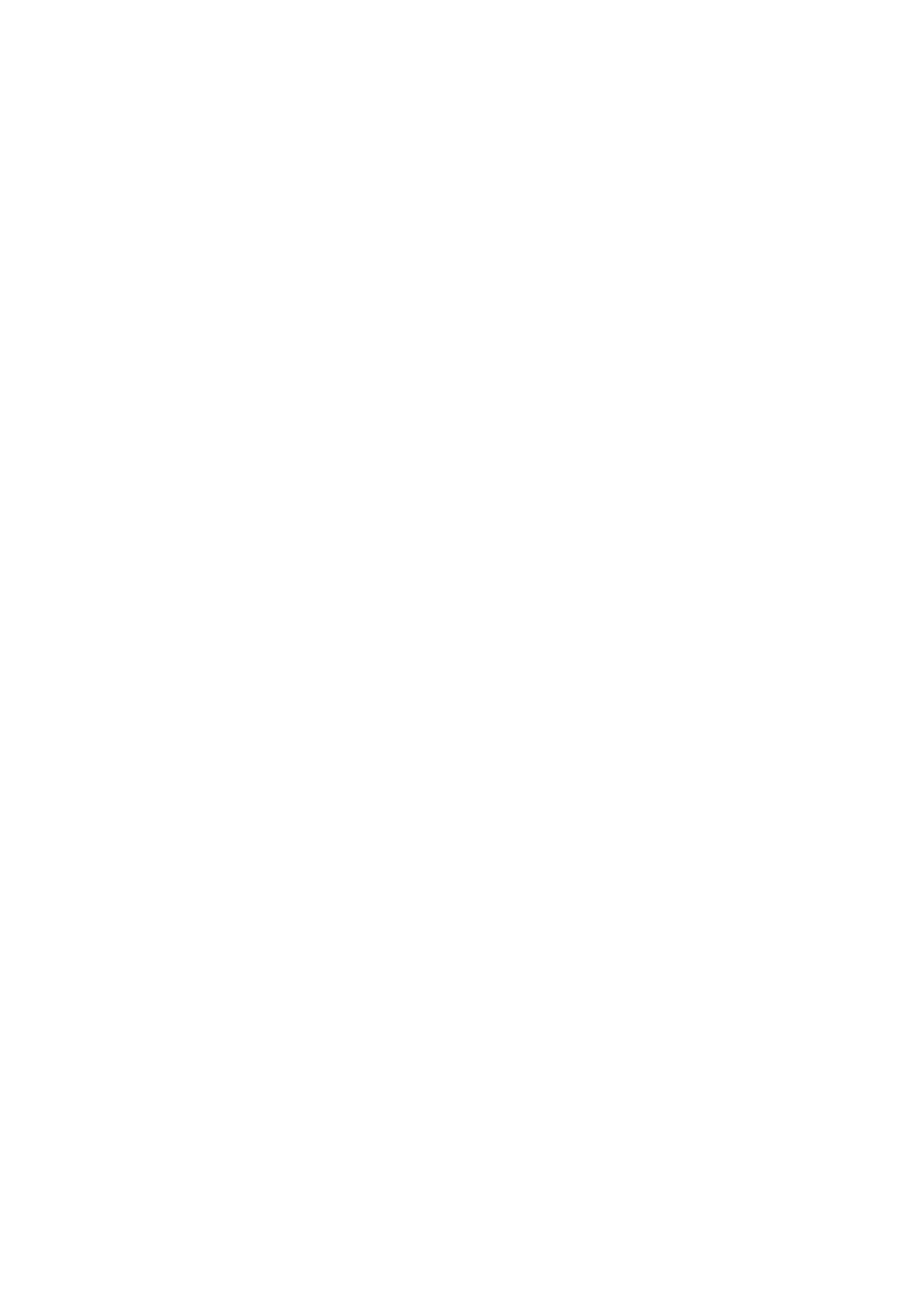

# **IMMIGRATION ACT**

# **Arrange[ment of Sections](#page-4-1)**

#### **Section**

| <b>PART I - PRELIMINARY</b> |                                                                                     |    |  |
|-----------------------------|-------------------------------------------------------------------------------------|----|--|
| $\mathbf{1}$                |                                                                                     |    |  |
| $\overline{2}$              |                                                                                     |    |  |
|                             | <b>PART II - APPOINTMENT AND POWERS OF IMMIGRATION</b><br><b>OFFICERS</b>           | 6  |  |
| 3                           |                                                                                     |    |  |
| $\overline{4}$              |                                                                                     |    |  |
|                             | PART III - ENTRY INTO TUVALU<br><u> 1989 - Johann Barbara, martxa alemaniar arg</u> | 8  |  |
| 5                           |                                                                                     |    |  |
| 6                           |                                                                                     |    |  |
| $\overline{7}$              |                                                                                     |    |  |
| 8                           |                                                                                     |    |  |
| 9                           |                                                                                     |    |  |
| 10                          |                                                                                     |    |  |
| 11                          |                                                                                     |    |  |
| 12                          |                                                                                     |    |  |
|                             | PART IV - REMOVAL OF UNLAWFUL IMMIGRANTS FROM                                       |    |  |
| <b>TUVALU</b>               |                                                                                     | 14 |  |
| 13                          |                                                                                     |    |  |
| 14                          | Liability for expenses incurred in respect of a prohibited immigrant 15             |    |  |
|                             | <b>PART V - MISCELLANEOUS</b>                                                       | 16 |  |
| 15                          | No suit or damages maintainable for things done in good faith under this            |    |  |
| 16                          |                                                                                     |    |  |
|                             |                                                                                     |    |  |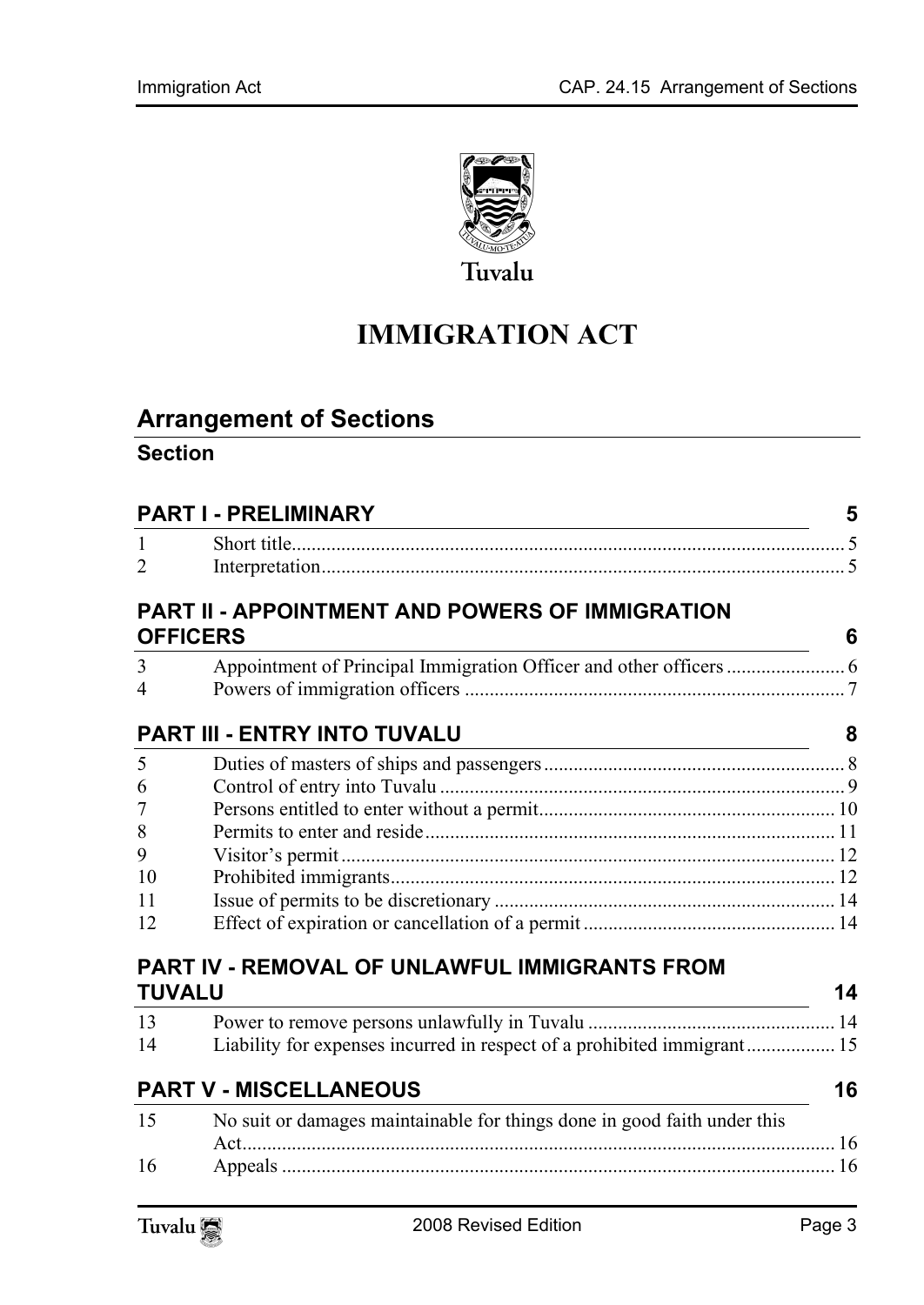| 17 |  |
|----|--|
| 18 |  |

# **Supporting Documents**

| <b>ENDNOTES</b> |  |
|-----------------|--|
|-----------------|--|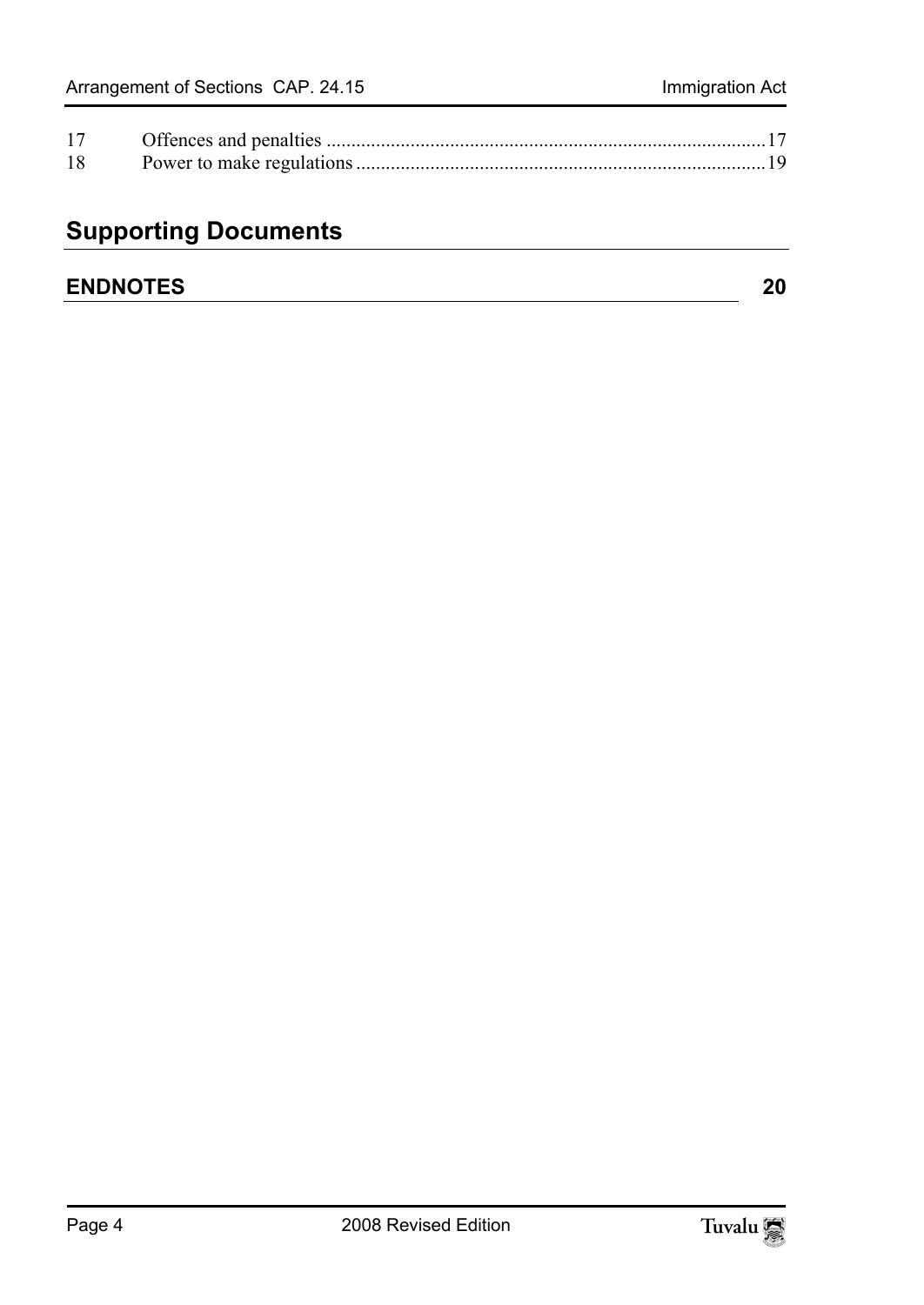

# **IMMIGRATION ACT**

#### **AN ACT TO MAKE PROVISION FOR THE CONTROL OF IMMIGRATION**<sup>1</sup>

<span id="page-4-0"></span>Commencement [1st January 1969]

## <span id="page-4-1"></span>**PART I - PRELIMINARY**

#### **1 Short title**

This Act may be cited as the Immigration Act.

#### **2 Interpretation**

In this Act, unless the context otherwise requires —

"**authorised aerodrome**" means any area of land or water designed, equipped or set apart or commonly used for affording facilities for the landing and departure of aircraft, which has been declared by the Minister by notice to be an authorised aerodrome for the purpose of this Act;

"**child**" means a legitimate or legitimated child or a stepchild or an adopted child (adopted in a manner recognised by the law of Tuvalu) or, in relation to its mother, an illegitimate child;

"**entry**" with its grammatical variations means —

- (a) in the case of a person arriving by sea, disembarking in Tuvalu from the vessel in which he arrives;
- (b) in the case of a person arriving by air at an authorised aerodrome, leaving the precincts of such aerodrome; and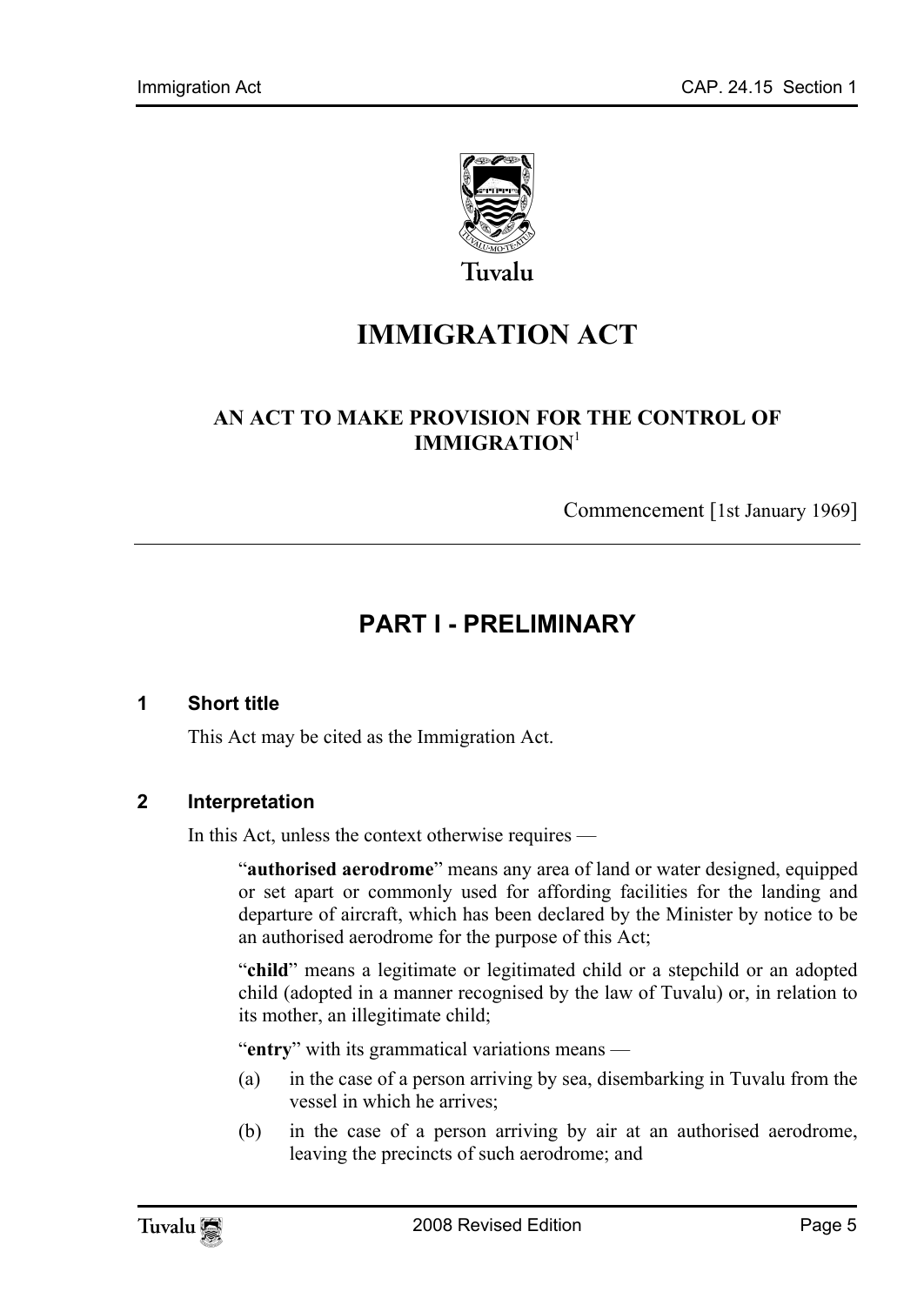(c) in the case of a person arriving by air at any place other than an authorised aerodrome, landing in Tuvalu:

Provided that it shall not include an entry —

- (i) made for the purpose of complying with this Act;
- (ii) expressly or impliedly sanctioned by an immigration officer for the purpose of inquiry;
- (iii) caused solely by stress of weather or the condition of a ship or aircraft, if all such measures as are reasonably practical are taken forthwith to notify such entry to the Principal Immigration Officer;

"**family**" means wife and children under 18 years of age;

"**member of a crew**" means any person employed in the working or service of a ship;

"**passenger**" means any person travelling or seeking to travel on board a ship who is not a seaman;

"**passport**" has the meaning ascribed to that term by the Passports Act;

"**permit**" includes any kind of permit issued under this Act and includes an exemption stamped on a passport under section 7;

"**prohibited immigrant**" means a person declared to be a prohibited immigrant by section 10;

"**residence**" with its grammatical variations, means residence in Tuvalu which is not unlawful under this Act;

"**seaman**" means an officer or member of the crew of a ship;

"**ship**" includes aircraft and the expression "**master of a ship**" includes (except in the proviso to section  $4(2)$ ) the commander of an aircraft, or if there be no commander, the pilot thereof; and the terms "**crew**", "**seaman**" and "**port**" shall be construed accordingly;

<span id="page-5-1"></span><span id="page-5-0"></span>"**visitor**" means a person arriving in Tuvalu for an intended stay of any period not exceeding 4 months.

### **PART II - APPOINTMENT AND POWERS OF IMMIGRATION OFFICERS**

#### **3 Appointment of Principal Immigration Officer and other officers**

(1) The Minister may appoint a Principal Immigration Officer and such other immigration officers as he may consider necessary for the proper carrying out of the provisions of this Act.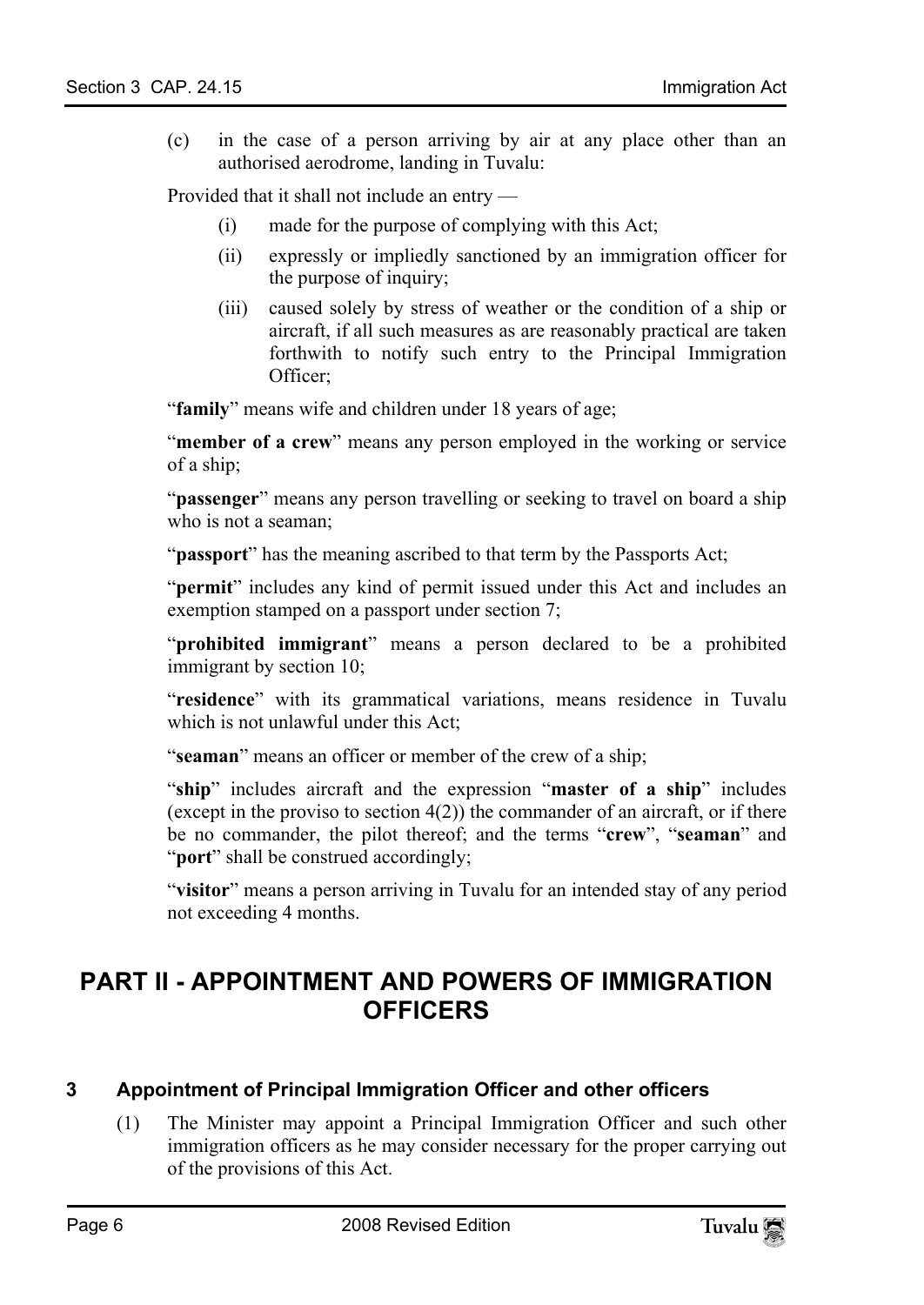<span id="page-6-0"></span>(2) The Minister may from time to time give to the Principal Immigration Officer directions not inconsistent with the provisions of this Act, as to the exercise of any powers, discretions or functions or the performance of any duties under this Act, and the Principal Immigration Officer and all other immigration officers shall comply with any such directions.

#### **4 Powers of immigration officers**

- (1) For the purpose of exercising his powers and functions and carrying out his duties under this Act any immigration officer may —
	- (a) without search warrant, enter upon or into and search any ship or vehicle in Tuvalu;
	- (b) interrogate any person who desires to enter Tuvalu, or any person whom he has reasonable grounds for believing to be a prohibited immigrant, or any person applying for extension of a permit or for exemption, or the master of any ship whom he reasonably believes can give material information regarding any such person as aforesaid, and may require any such person to produce such documents in his possession as may be necessary to enable the immigration officer to carry out his duties under this Act;
	- (c) require any person who desires to enter or leave Tuvalu to make and sign any prescribed form of declaration;
	- (d) require any person who desires to enter Tuvalu to submit to be examined by a Government medical officer or any medical practitioner registered under the Medical and Dental Practitioners Act, and to undergo, and to assist in the carrying out of, any test or investigation which such medical officer or practitioner may require;
	- (e) require a deposit or bond or other security to be made or given in respect of any person granted a permit and if any person who enters Tuvalu by virtue of such permit contravenes or fails to comply with any of the terms and conditions on the permit, or to which it is subject, any immigration officer may, without prejudice to proceedings in respect of any offence thereby committed, forfeit any such deposit or in the name of the Principal Immigration Officer sue and recover the amount secured by any such bond or other security; and any sum so forfeited or recovered shall be paid into the general revenues of Tuvalu.
- (2) If any immigration or police officer has reasonable cause to suspect that any person has committed an offence against this Act, or that the presence of any person in Tuvalu is unlawful, and if it appears to him to be necessary to arrest such person immediately in order to secure that the ends of justice or the purposes of this Act shall not be defeated, he may arrest such person without a warrant; and the provisions of sections 20, 23 and 24 of the Criminal Procedure Code Act shall apply in every such case and for the purposes of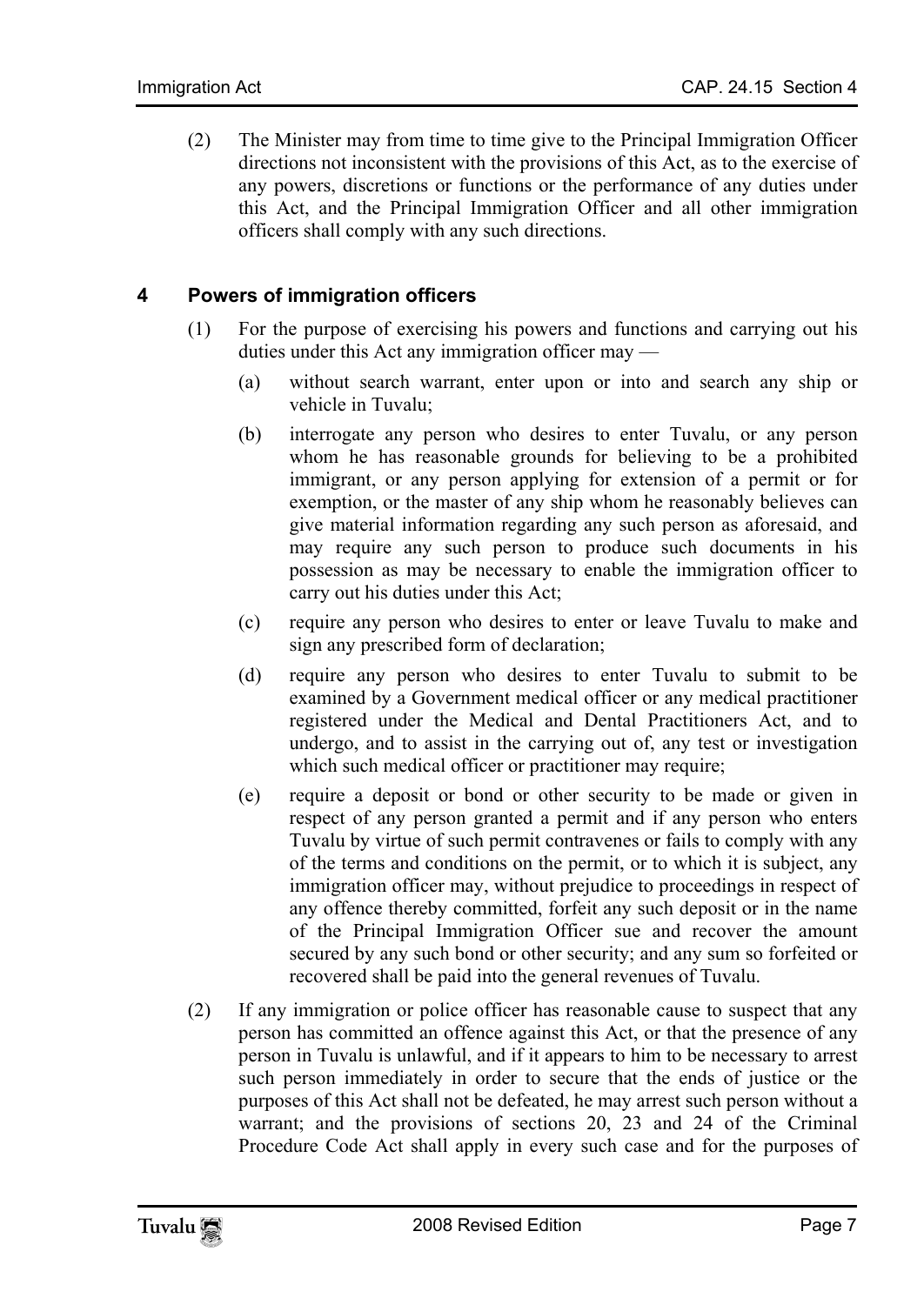such application of the said section an immigration officer shall be deemed to be a police officer:

Provided that where the person arrested is a person whom the immigration or police officer has reasonable cause to suspect of being a prohibited immigrant and such person is a passenger or seaman on a ship, he may, if he consents, be handed over to the custody of the master of the ship until its departure from Tuvalu.

- $(3)$  Any person who
	- (a) refuses or fails to answer fully and truthfully any question or inquiry lawfully put to him in the course of interrogation under subsection  $(1)(b)$ ; or
	- (b) gives any answer which he knows or has reasonable cause to believe to be false or misleading to any such question or inquiry as aforesaid; or
	- (c) when required to produce any document under subsection (1)(b), refuses or fails to produce within a reasonable time any such document which it is in his power to produce, or produces any document which he knows or has reasonable cause to believe to be false or misleading,

shall be guilty of an offence against this Act.

(4)

- (a) All answers to questions lawfully put in interrogation and all documents produced under subsection (1)(b) shall be admissible in evidence in all proceedings under or relating to any matter arising under or connected with this Act.
- (b) Nothing in this subsection shall be construed as rendering any such answer or document inadmissible in evidence in any proceedings in which they would otherwise be admissible.

### <span id="page-7-1"></span><span id="page-7-0"></span>**PART III - ENTRY INTO TUVALU**

#### **5 Duties of masters of ships and passengers**

- (1) The master of every ship arriving in Tuvalu from some place outside Tuvalu shall —
	- (a) deliver to the immigration officer a complete list in duplicate of all passengers and seamen on the ship;
	- (b) not permit any person to disembark from a ship until disembarkation has been authorised by the immigration officer;
	- (c) inform the immigration officer if he knows or has reasonable cause for believing any person to be a prohibited immigrant, and prevent such person from disembarking unless authorised by the immigration officer;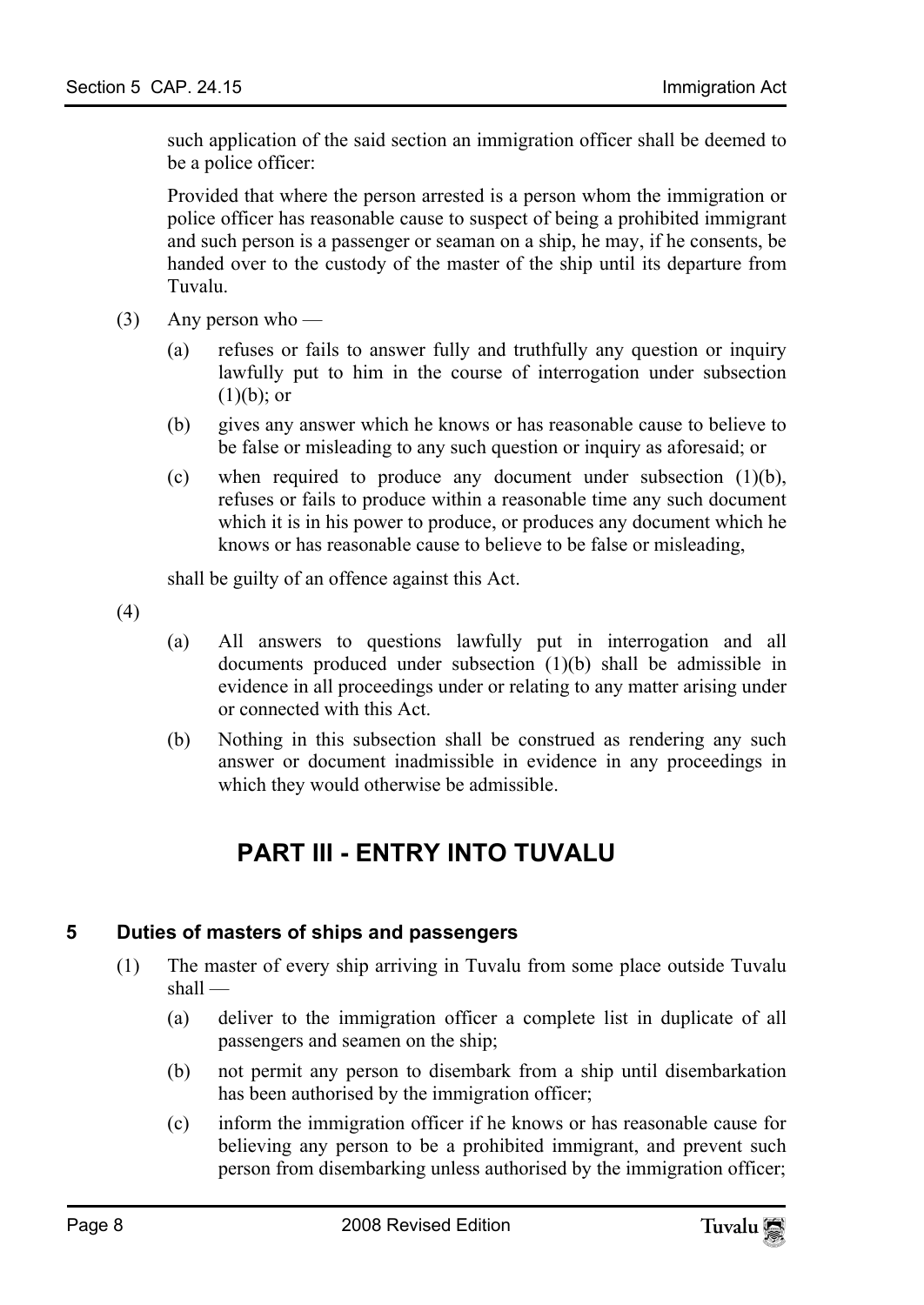- (d) prevent, with such reasonable force as may be necessary, the disembarkation from a ship of any person —
	- (i) who has been given into his custody under the proviso to section  $4(2)$ ; or
	- (ii) who does not hold a passport and is not exempt under the provisions of the Passports Act, from holding a passport; or
	- (iii) in respect of whom to his knowledge a removal order made under section 13 or a deportation order made under this or any other Act is in force; or
	- (iv) in respect of whom he has been notified by the immigration officer that such person is prohibited from landing in Tuvalu:

Provided that where the ship is an aircraft the master shall be deemed to have complied with the provisions of this paragraph by ensuring that the person be detained in the custody of an immigration or of a constabulary officer in any place accessible to the airport until such time as the aircraft shall resume its journey.

- (2) Every person entering Tuvalu by sea or air from any place outside Tuvalu shall appear before the immigration officer at such time and place as the immigration officer may direct and shall furnish him with such information in such manner as the immigration officer may require or as may be prescribed.
- (3) If any master of a ship arriving in Tuvalu contravenes or fails to comply with any of the provisions of paragraphs (a), (b), (c) or (d) of subsection  $(1)$ , or furnishes a list of passengers and seamen which he knows or has reasonable cause to believe to be false or misleading, he shall be guilty of an offence against this Act and be liable to a fine of \$400, and if the offence is failure to comply with the provisions of paragraph (b) or paragraph (d) the owner of the ship and any agent of such owner in Tuvalu shall also be guilty of a similar offence and be liable to a similar penalty.
- <span id="page-8-0"></span>(4) The Minister may exempt the master of any ship or the masters of any class of ships or any person or group or class of persons from any or all of the provisions of this section.

#### **6 Control of entry into Tuvalu**

- (1) No person shall enter Tuvalu from any place outside Tuvalu unless
	- (a) he is in possession of a valid permit lawfully issued to him under this Act; or
	- (b) he is exempted from the provisions of this section under section 7.
- (2) Subject to this Act, no person shall remain in Tuvalu after the expiry or cancellation of a permit.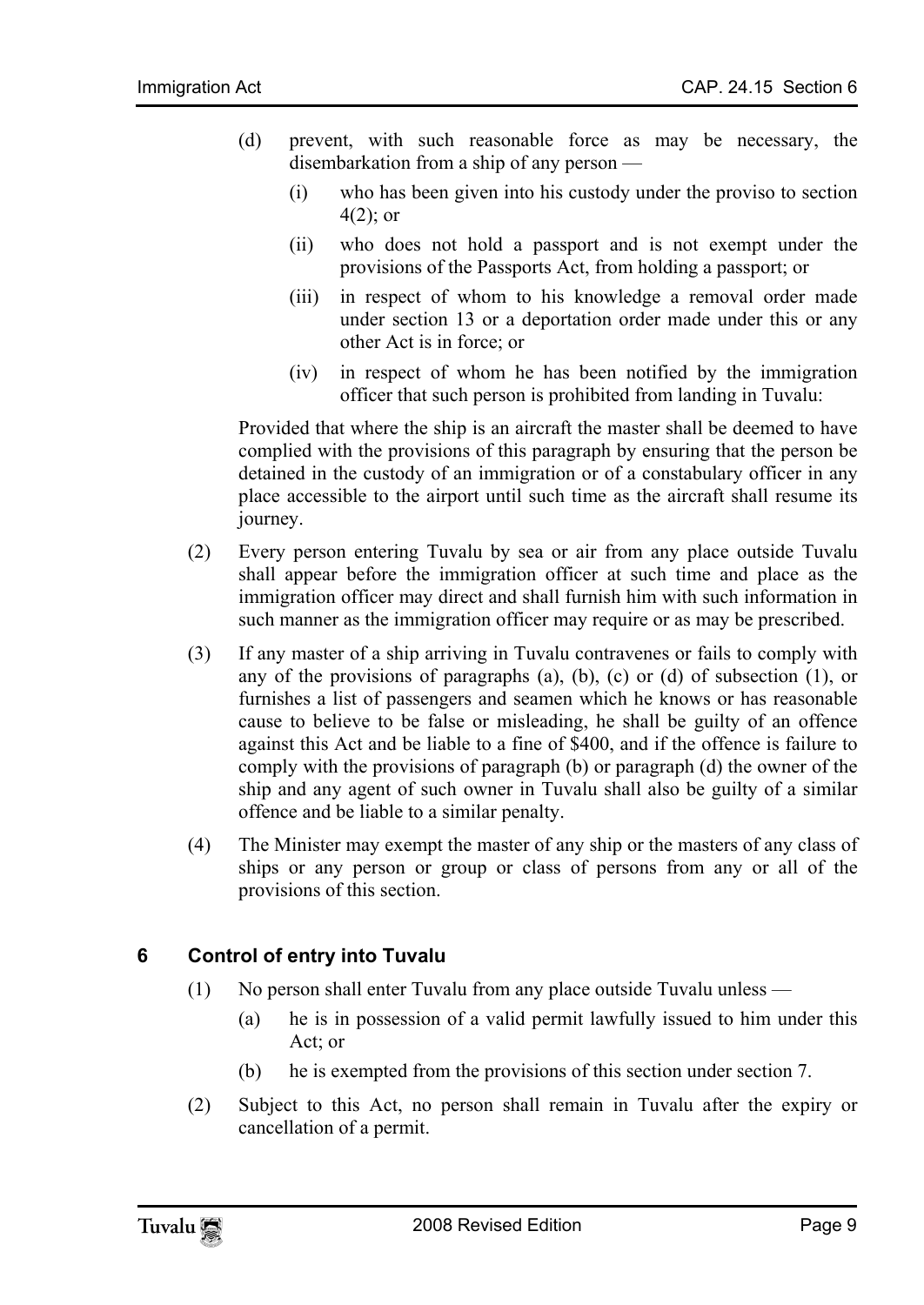#### **7 Persons entitled to enter without a permit**

- <span id="page-9-0"></span>(1) Subject to this section, a person who satisfies the Principal Immigration Officer that he comes into any of the following categories shall be entitled to enter Tuvalu from any place outside Tuvalu without having obtained a permit under this Act —
	- (a) a citizen of Tuvalu;
	- (b) any serving member of Her Majesty's Forces, and the family of such member, if the immigration officer is satisfied that responsibility for repatriation of such family has been accepted by the Service concerned;
	- (c) a person duly accredited as a diplomatic or consular representative to Tuvalu, and the family of such person;
	- (d) a person upon whom the immunities and privileges set forth in Part II or Part III of the Schedule to the Diplomatic Privileges Act have been conferred under the said Act, or the family of such person;
	- (e) any person employed by or on behalf of the Government, and the family of any such person;
	- (f) a member of the official staff of a person mentioned in paragraphs (c) or (d), and the family of such member;
	- (g) a member of the household of a person mentioned in paragraphs (c), (d) or (f) and the family of such member;
	- (h) a student of any age both of whose parents are or whose only parent is resident in Tuvalu, who is re-entering Tuvalu on vacation from or on completion of studies at a university, university college, school or other educational establishment;
	- (i) any other person or class or group of pers[on](#page-19-1)s whom the Minister may by order specify;
	- (j) any seaman exempted by the Principal Immigration Officer under subsection (2);
	- (k) an investor immigrant, investor spouse or investor dependant child as defined in the Passports Act.**<sup>2</sup>**
- (2) The Principal Immigration Officer may exempt any seaman or group or description of seamen from the requirement to obtain a permit to enter Tuvalu, and may in like manner at any time cancel any such exemption either generally or in relation to any particular seaman or seamen.
- (3) The burden of proof that any person is a person to whom this section applies shall lie upon that person.
- (4)
- (a) When any person referred to in subsection (1) ceases to hold or enjoy the employment, appointment, status or privileges which entitled him under this section or those paragraphs (as the case may be) to enter Tuvalu without a permit, he shall, for the purposes of this Act, be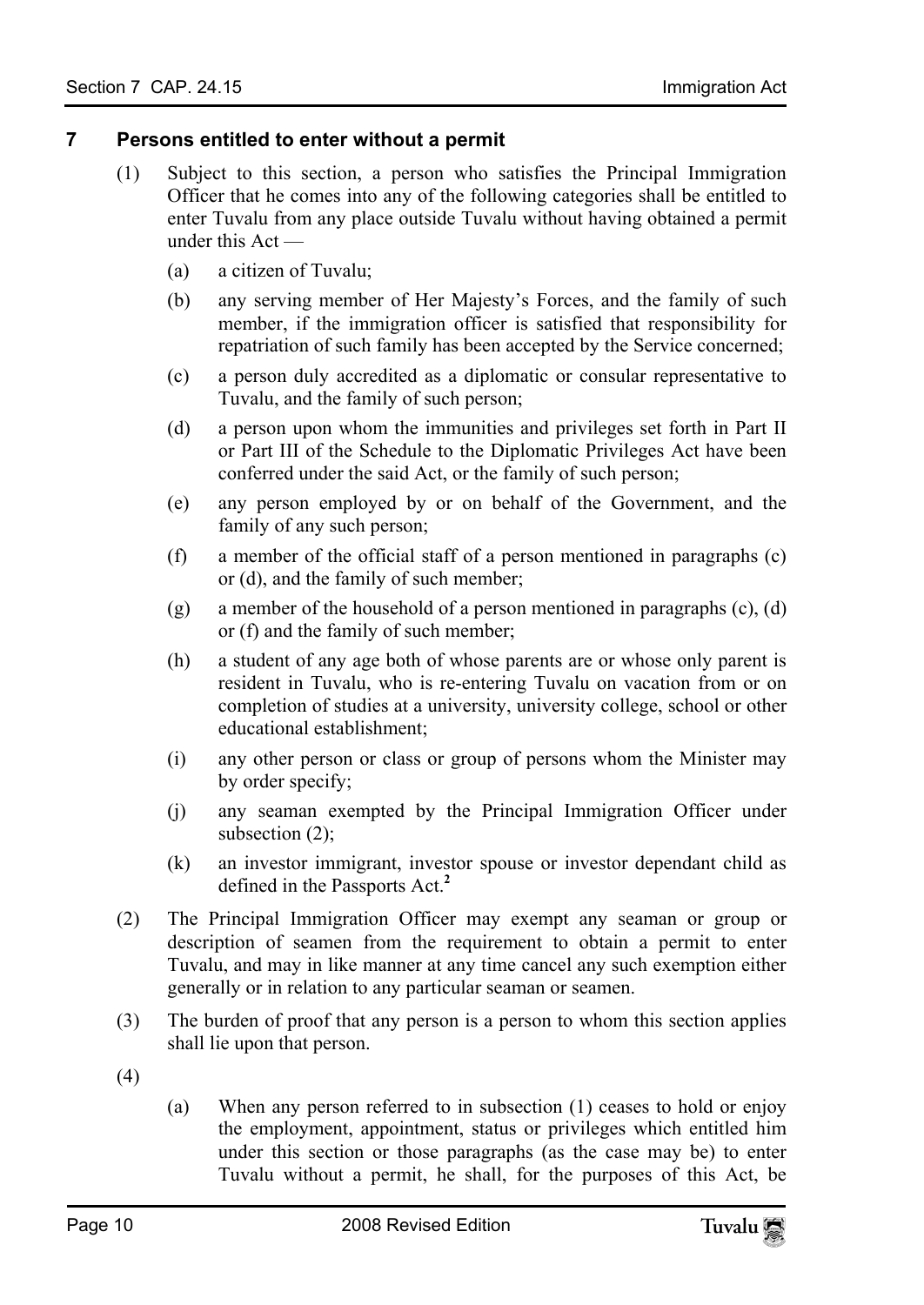deemed to be a person seeking to enter Tuvalu with effect from the date when he ceases to hold such employment or appointment or enjoy such status or privileges, as the case may be; and if on the expiry of 3 months from such date he shall not have been granted a permit under this Act, his presence and the presence of his family and dependants in Tuvalu shall thereupon become unlawful:

Provided that this paragraph shall not apply to any dependant or member of the family of a person as aforesaid, if such dependant or member is in possession of a valid permit lawfully issued to him under this Act.

- (b) When any person referred to in sub-paragraph (i) or (j) of subsection (1) contravenes or fails to comply with any of the terms and conditions of an order under sub-paragraph (i) or of an exemption granted under subsection (2), as the case may be, enabling him to enter Tuvalu, or when his exemption from the requirement to obtain a permit is cancelled under the said subsection (2), without prejudice to any offence thereby committed or penalty thereby incurred, his presence in Tuvalu shall forthwith become unlawful.
- <span id="page-10-0"></span>(5) Any person who intends to leave Tuvalu within 6 months and who considers that he is entitled to enter Tuvalu without a permit under subsection  $(1)(a)$ may apply for such exemption to be stamped on his passport and if such person satisfies the Principal Immigration Officer that he is entitled to such exemption as aforesaid the Principal Immigration Officer shall cause the passport of such person to be stamped accordingly; and an application made under this subsection which is refused may be renewed from time to time at intervals of not less than 3 months.

#### **8 Permits to enter and reside**

- (1) The Principal Immigration Officer may issue a permit in the prescribed form authorising any person to enter and reside in Tuvalu, upon such conditions as to the security to be furnished, the profession or occupation which such person may exercise or engage in and the employer or employers by whom he may be employed within Tuvalu, and to any other matter, whether similar to the foregoing or not, which the Principal Immigration Officer may deem fit to impose or as may be prescribed and may at his discretion vary any such condition.
- (2) The Principal Immigration Officer may at his discretion extend a permit issued under subsection (1), in accordance with directions issued by the Minister.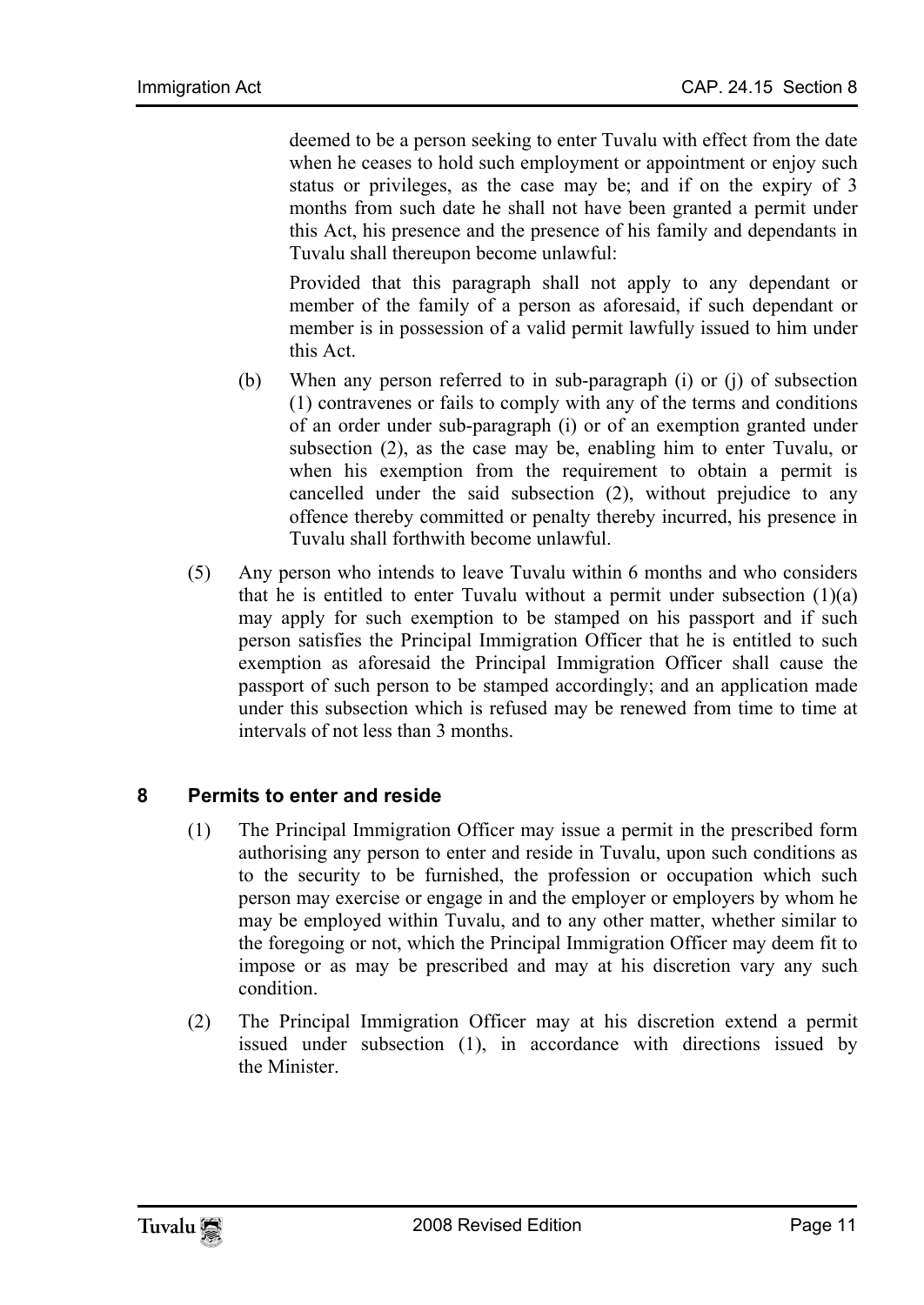#### **9 Visitor's permit**

- <span id="page-11-0"></span>(1) The Principal Immigration Officer may, subject to the provisions of subsection (3), issue a visitor's permit or grant an extension of a visitor's permit (whether such permit has already been extended or not) and such visitor's permit may be for such period as the Principal Immigration Officer feels fit but shall not exceed one month.
- (2) Any visitor's permit issued or any extension of a visitor's permit granted under subsection (1) shall be subject to such conditions (if any) as the Principal Immigration Officer may specify in writing.
- (3) The Principal Immigration Officer may issue a visitor's permit or grant an extension of a visitor's permit under the provisions of subsection (1) if and only if —
	- (a) he has received written instruction signed by the Minister to do so; or
	- (b) he is satisfied that the person to whom the visitor's permit is to be issued or whose visitor's permit is to be extended —
		- (i) has a valid ticket or other means of travelling from Tuvalu to some other country which he will be able to enter; and
		- (ii) has not been in Tuvalu for a period or periods which aggregate to more than 3 months in the 12 months immediately preceding the date when such visitor's permit or such extension of a visitor's permit if granted would come into effect.
- (4) An immigration officer on the written instructions of the Minister may cancel a visitor's permit if he is satisfied that the visitor —
	- (a) is not a person to whom a visitor's permit ought to have been issued;
	- (b) has become a prohibited immigrant;
	- (c) has become incapable of supporting himself or his dependants;
	- (d) has behaved in a manner prejudicial to the peace and good order of Tuvalu; or
	- (e) is in breach of any of the conditions of his permit or to which it is subject.

#### <span id="page-11-1"></span>**10 Prohibited immigrants**

- $(1)$  Any person who
	- (a) is not a person entitled to enter Tuvalu without a permit under section 7(1); and
	- (b) is a member of any of the prohibited classes as defined in subsection (2),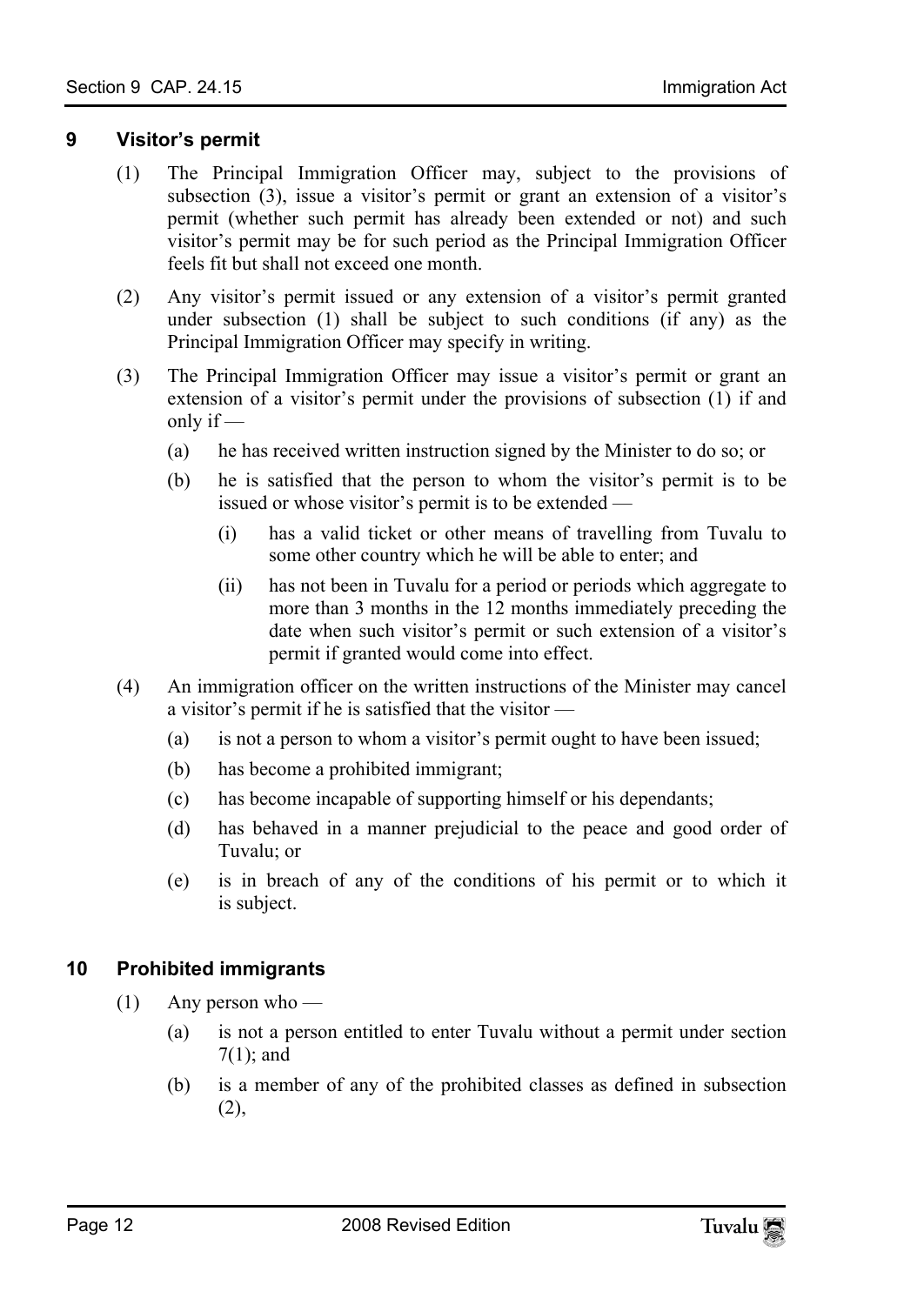shall be a prohibited immigrant and, save as otherwise hereinafter expressly provided, his presence in Tuvalu shall be unlawful, notwithstanding any permit he may hold.

- (2) The following persons are members of the prohibited c1asses
	- (a) any person who, not being exempt, is not the holder of a valid permit issued or deemed to have been issued under this Act;
	- (b) any person in respect of whom a deportation order, made under this or any other Act, or a removal order under this Act is in force;
	- (c) any person who at the time of entry into Tuvalu is unable to show that he has the means of supporting himself and his family and dependants (if any) or that he has definite employment awaiting him or who is likely to become a pauper or a charge on the public;
	- (d) any person
		- (i) who refuses to submit to an examination by a Government medical officer or a medical practitioner after being required to do so under section  $4(1)(d)$ , or to undergo, or to assist in the carrying out of, any test or investigation which such medical officer or practitioner may require; or
		- (ii) who at the time of his entry into Tuvalu is certified by the Government medical officer or medical practitioner to be suffering from a contagious or infectious disease which makes his presence in Tuvalu dangerous to the community; or
		- (iii) in respect of whom at the time of his entry into Tuvalu the Government medical officer or medical practitioner certifies that he is suffering from mental disorder or is a mental defective, and that his presence in Tuvalu would be a danger to the community;
	- (e) any person who, not having received a free pardon, has been convicted by a court outside Tuvalu of an offence which, if committed within Tuvalu, is punishable with imprisonment for a term of more than 2 years and who in respect of such offence has been sentenced to imprisonment for a term of 1 year or more, or who has been convicted by courts outside Tuvalu of two or more offences, which if committed within Tuvalu would have been punishable by imprisonment, and in respect of such convictions has been sentenced to imprisonment for terms amounting in the aggregate to 18 months or more:

Provided that the Principal Immigration Officer, with the prior approval of the Minister, in the case of a person whose last sentence of imprisonment expired more than 5 years before the date upon which he desires to enter Tuvalu, may direct that such person shall be exempted from the provisions of this paragraph and any person in respect of whom such exemption is granted shall not thereafter be held to be a prohibited immigrant by reason only of his having been so convicted and sentenced;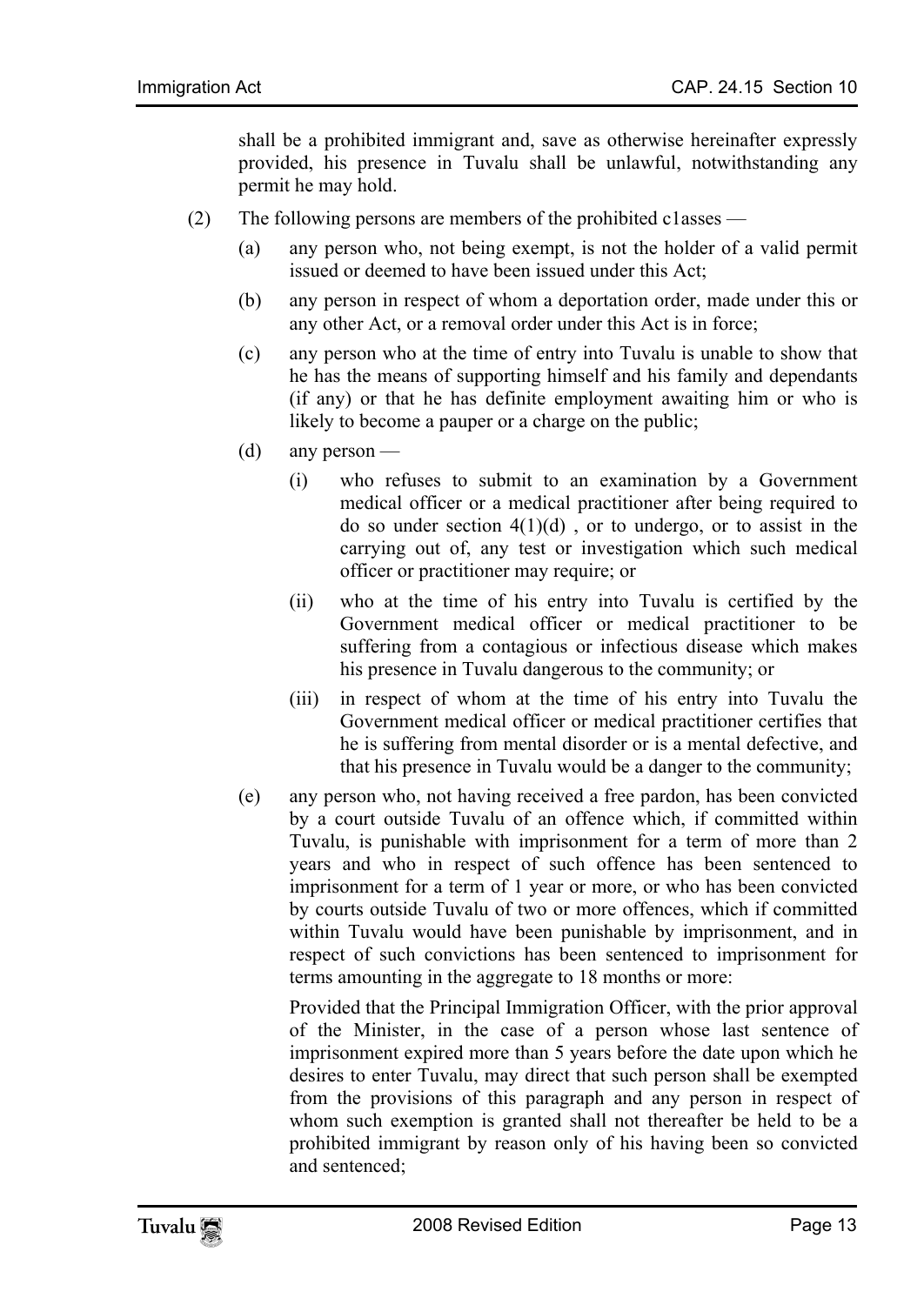- (f) any person who prior to his entry into Tuvalu or within 1 year thereafter, in consequence of information received from any Government, through official or diplomatic channels, or from any other source deemed by the Minister to be reliable, is declared by the Minister to be an undesirable immigrant;
- (g) any person who is a member of any class or group of persons declared by the Minister by order, to be a prohibited class for the purposes of this section;
- (h) any member of the family and any dependant of a prohibited immigrant, unless the Minister declares that such member of the family or such dependant is not a member of this prohibited class.
- <span id="page-13-0"></span>(3) The burden of proof that any person is not a prohibited immigrant shall lie upon that person; and in any case where an immigration officer refuses to allow any person to enter Tuvalu on the ground that such person is a prohibited immigrant he shall, if so requested by such person, inform him of the class of prohibited immigrant of which in the opinion of the immigration officer he is a member.

#### **11 Issue of permits to be discretionary**

<span id="page-13-1"></span>Subject to this Act and to any directions issued by the Minister thereunder, the Principal Immigration Officer shall have complete discretion as to the persons to whom permits may be granted under this Act, and to the extension of such permits.

#### **12 Effect of expiration or cancellation of a permit**

<span id="page-13-2"></span>It shall be unlawful for any person to remain in Tuvalu after the expiration or cancellation of any permit issued or deemed to be issued to or in respect of him under this Act unless he is otherwise entitled or authorised to remain in Tuvalu under this Act.

### <span id="page-13-3"></span>**PART IV - REMOVAL OF UNLAWFUL IMMIGRANTS FROM TUVALU**

#### **13 Power to remove persons unlawfully in Tuvalu**

(1) The Minister may make an order directing that any person who has been convicted of the offence of being unlawfully present in Tuvalu shall, on the expiry of 14 days or such longer period as the Minister may specify from the date of service of the order on such person or on the completion of any sentence of imprisonment which he may be serving, be removed from and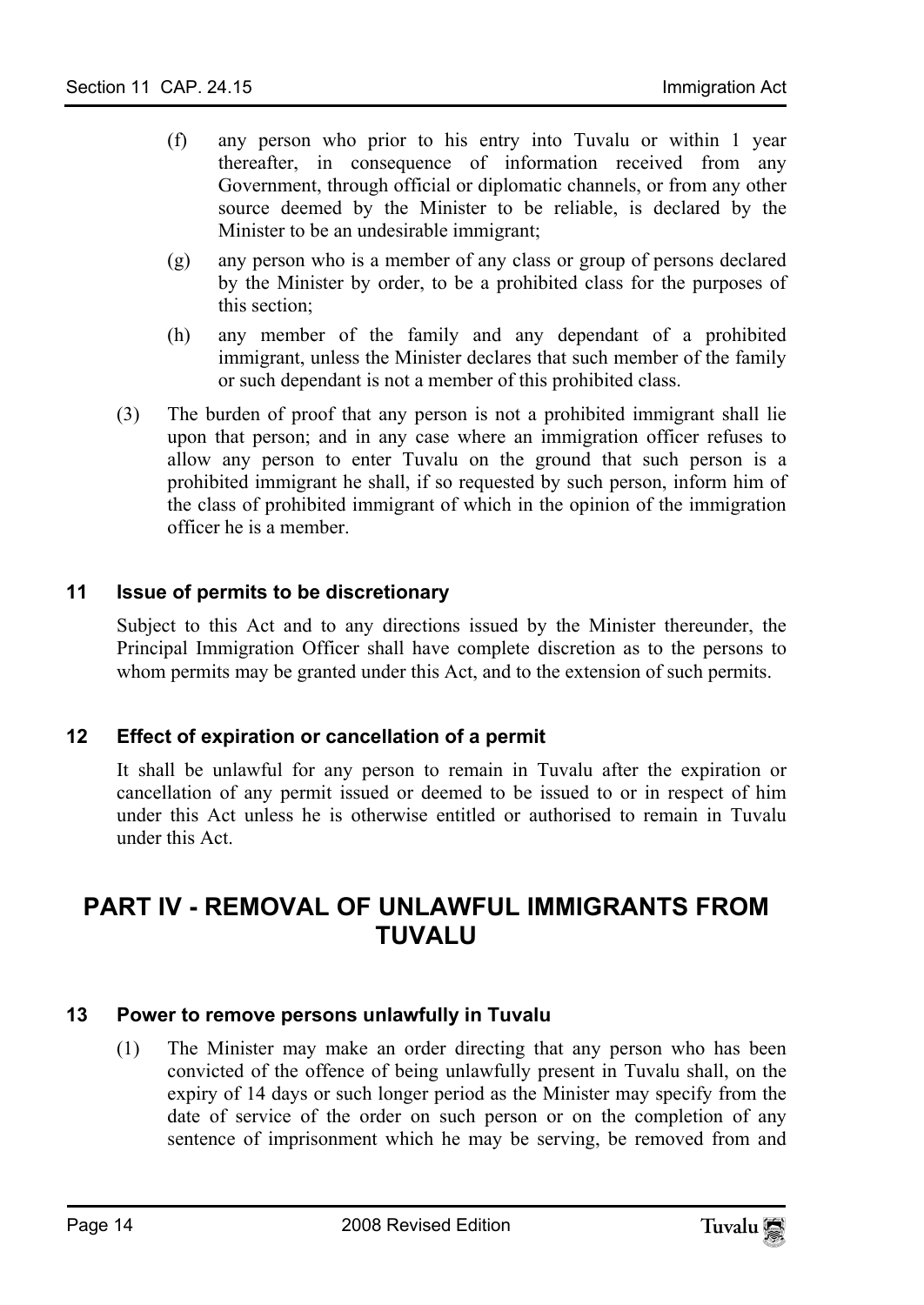remain out of Tuvalu, either indefinitely or for a period to be specified in the order.

(2) An order made under this section shall be carried into effect in such manner as the Minister may direct:

Provided that no such order shall be carried into effect until any appeal against conviction for the offence of being unlawfully present in Tuvalu shall have been disposed of, or the time for giving notice of such appeal shall have expired.

- (3) A person against whom an order under this section is made may, if the Minister so directs, while awaiting removal and while being conveyed to the place of departure, be kept in prison or in police custody, and while so kept shall be deemed to be in lawful custody.
- (4) A person against whom a removal order has been made may be removed to the place whence he came, or, with the approval of the Minister, to some place in the country to which he belongs, or to any place to which he consents to be removed, provided that the Government of such last-mentioned place consents to receive him.
- (5) The master of a ship which is proceeding to a place to which a person is directed to be removed and who is required by the Principal Immigration Officer to do so shall receive a person against whom a removal order has been made on board the ship and afford him a passage to that place and proper accommodation and maintenance during passage; and except as provided by section 14, the cost of such passage, accommodation and maintenance shall be paid by the person removed and the Minister may apply any money or property of the person removed in payment of the whole or any part of such cost, or if the Minister thinks fit, the whole or any part of such cost shall be paid out of the Consolidated Fund.
- (6) If any master of a ship fails to comply with subsection (5) he shall be liable to a fine of \$400, and the owner of the ship and any agent of such owner in Tuvalu shall be guilty of a similar offence and liable to a similar penalty.
- <span id="page-14-0"></span>(7) If a person in respect of whom a removal order is made under this section has been sentenced to any term of imprisonment, such sentence shall be served before the order is carried into effect unless the Minister otherwise directs.

#### **14 Liability for expenses incurred in respect of a prohibited immigrant**

The master and the owner and the agent of any ship from which any prohibited immigrant disembarks shall be jointly and severally liable to pay to the Government all expenses incurred by the Government in connection with the care, maintenance or treatment of such prohibited immigrant and his removal or conveyance from Tuvalu; and the amount of any such expenses as aforesaid shall be recoverable by action in a magistrate's court brought by or in the name of the Principal Immigration Officer: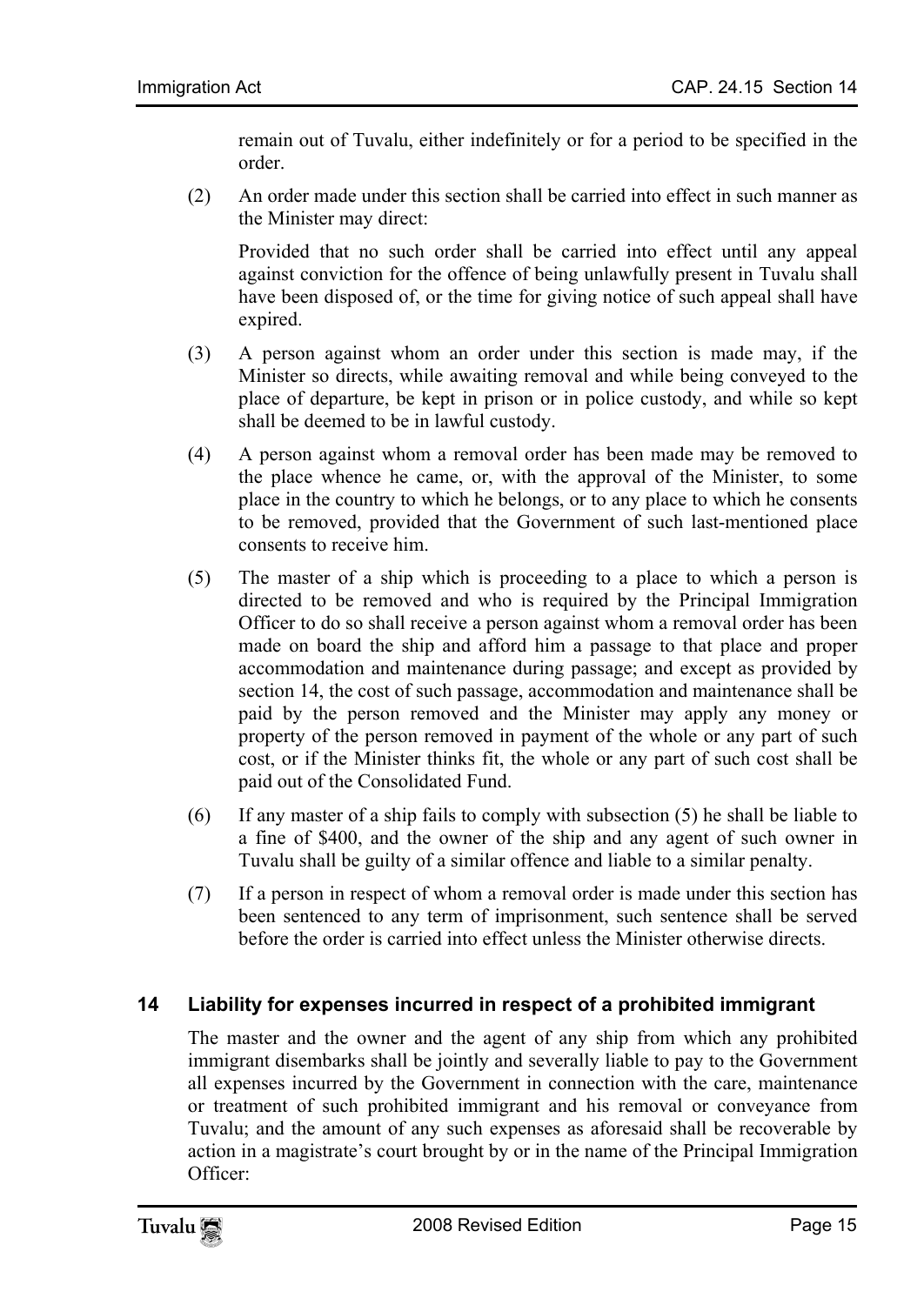Provided that —

- (a) in no case shall the amount for which the master, owner or agent of the ship is liable in respect of such deportation or conveyance from Tuvalu exceed the cost of removing or conveying the said person to the place from which he was brought by the ship concerned;
- (b) the Minister may, if he thinks fit, direct that the whole or any part of such expenses shall be paid out of the Consolidated Fund;
- (c) the provisions of this section shall not apply in the case of a person who is a prohibited immigrant by reason of being declared by the Minister, after his entry into Tuvalu, to be in the class of undesirable immigrants under section  $10(2)(f)$ ; and
- (d) the provisions of this section shall not apply in any case where the prohibited immigrant is at the time of entry in possession of a permit purporting to authorise him to enter Tuvalu and to be issued under this Act.

# <span id="page-15-1"></span><span id="page-15-0"></span>**PART V - MISCELLANEOUS**

#### **15 No suit or damages maintainable for things done in good faith under this Act**

<span id="page-15-2"></span>No suit or other legal proceedings for damages shall be instituted in any court of law against the Government or any immigration officer or any other officer of the Government or any other person for or on account of or in respect of any act, matter or thing done or omitted to be done or purported to be done or omitted to be done, in good faith, in the performance or exercise or intended performance or exercise of any duty or power imposed or conferred by or under this Act; and the provisions of this section shall extend to the protection from liability as aforesaid of any person deputed by delegation under this Act or under any other law for the time being in force to perform or exercise any such duty or power as aforesaid.

#### **16 Appeals**

- (1) Any person aggrieved by a decision of an immigration officer under this Act may, within 14 days of such decision, or 28 days if the person aggrieved is resident outside Tuvalu, in writing record his reasons for being so aggrieved and require the matter to be referred to the Minister and the Minister may confirm, vary or overrule the decision of the immigration officer.
- (2) The Principal Immigration Officer may grant to any person who intends to appeal to the Minister, and to any member of the family and to any dependant of such person, an interim permit allowing him to enter and remain in Tuvalu or to remain in Tuvalu pending the determination of such appeal.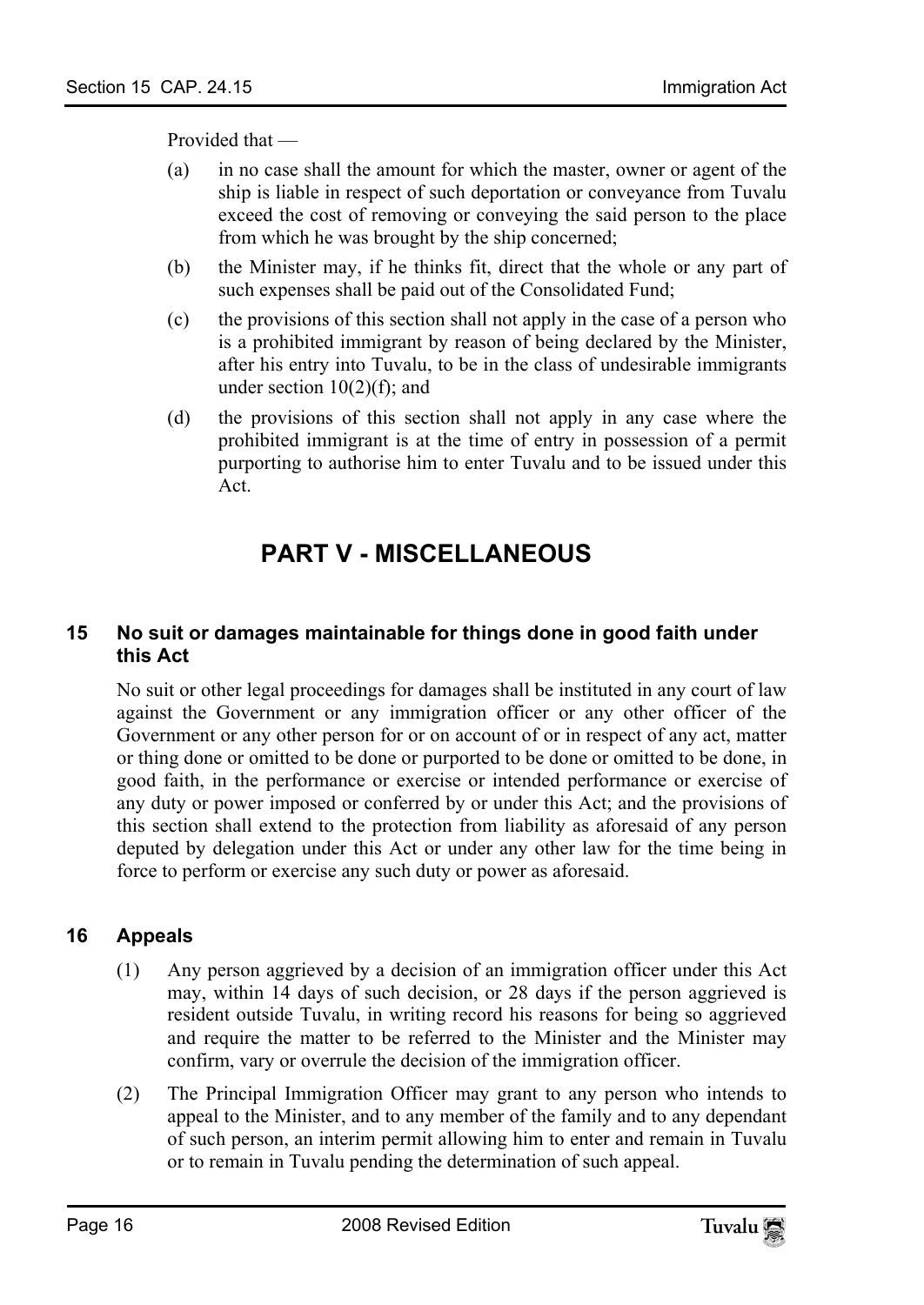(3) An immigration officer shall not grant an interim permit under this section unless he is satisfied that the person is unlikely to become a charge on the public during the currency of the permit; and any such permit may be cancelled by an immigration officer if the person concerned appears likely to become a charge on the public or if the appeal is not prosecuted with all due despatch and, if not cancelled, shall expire on the giving of a decision by the Minister.

#### **17 Offences and penalties**

- $(1)$  Any person who
	- (a) for the purpose of obtaining for himself or for any other person or of assisting any other person to obtain any permit, exemption or other advantage under this Act or, with intent to deceive any immigration officer, makes or causes to be made any declaration, return or statement which he knows or has reasonable cause to believe to be false or misleading, or uses any forged or unlawfully altered birth certificate, marriage certificate or any other forged or unlawfully altered document whatsoever (whether or not of the like sort) or any passport which or in which any visa, entry or endorsement has been forged or unlawfully altered, knowing or having reasonable cause to believe such certificate, document, passport, visa, entry or endorsement to be forged or unlawfully altered; or
	- (b) otherwise than with the authority of the Principal Immigration Officer (the burden of proof whereof shall be upon the accused person) alters, or wilfully defaces, any permit or any entry or endorsement in any passport issued or made under or in pursuance of the provisions of this Act, or any official or certified copy of any such permit, entry or endorsement; or
	- (c) resists, hinders or obstructs any immigration officer or other officer or person in the lawful execution of his duty, or in the lawful exercise of his powers, under this Act; or
	- (d) knowingly misleads or attempts to mislead any immigration officer in relation to any matter material to the performance or exercise by any immigration officer of any duty, function, power or discretion under this Act; or
	- (e) unlawfully uses or without lawful authority (the burden of proof whereof shall be upon the accused person) has in his possession any forged or unlawfully altered permit or other document issued or purporting to have been issued under this Act; or
	- (f) knowingly uses or has in his possession any unlawfully issued or otherwise irregular permit or other document issued or purporting to have been issued under this Act; or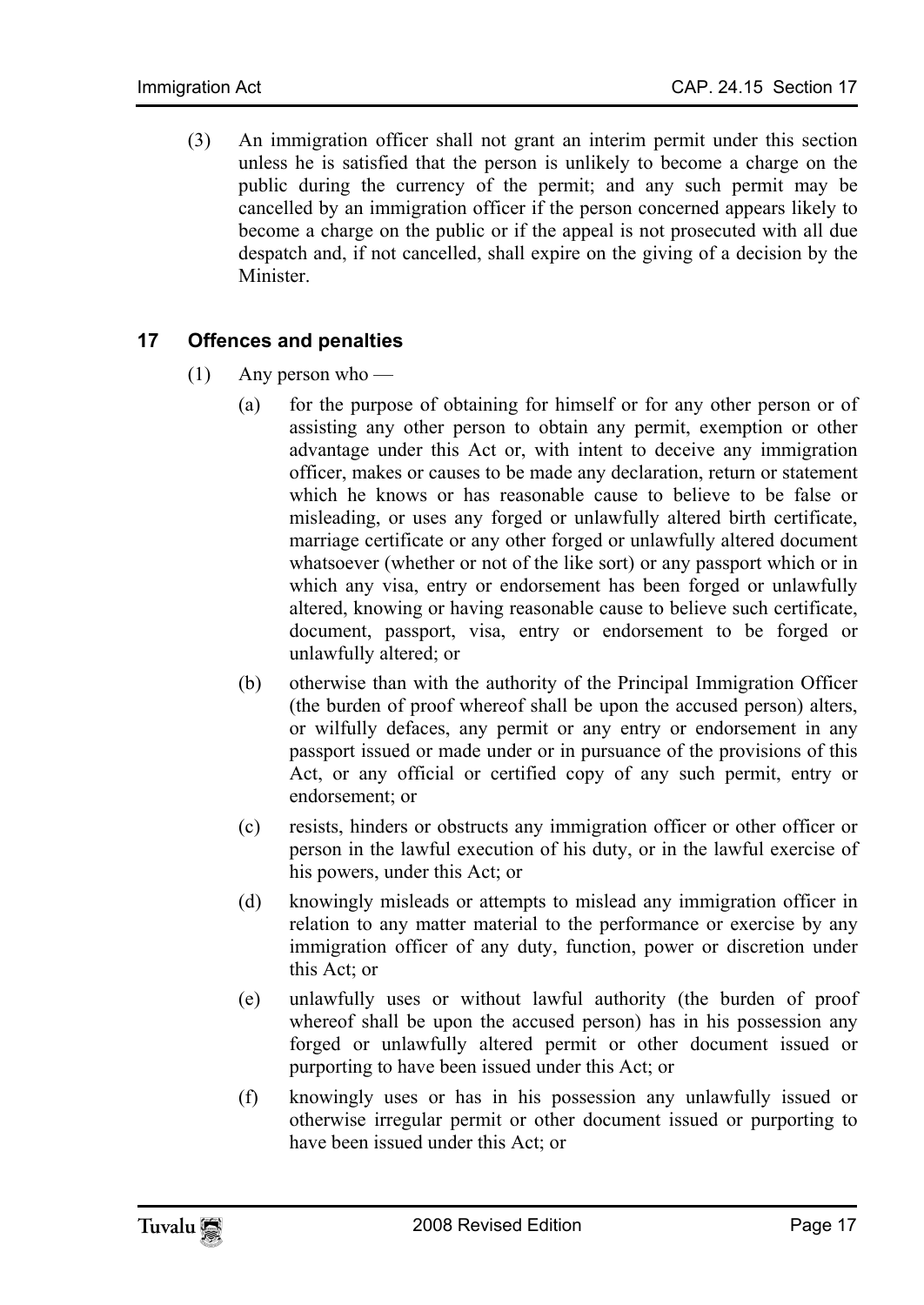- (g) refuses or fails to submit to a medical examination, or to undergo or assist in carrying out any test or investigation in connection with a medical examination when so required under section 4(1)(d); or
- (h) having arrived in Tuvalu as a passenger by sea or air from any place outside Tuvalu fails to appear before an immigration officer as directed by him, unless exempt under section 5(4); or
- (i) unlawfully enters or is unlawfully present in Tuvalu; or
- (j) refuses or fails to comply with any notice issued to him under this Act or any regulations made thereunder, with which he is required by this Act or such regulations to comply; or
- (k) contravenes or refuses or fails to comply with any lawful term or condition subject to which any permit or exemption is or has been issued to him under this Act; or
- (l) harbours any person whom he knows or has reasonable cause to believe to be a person whose presence in Tuvalu is unlawful; or
- (m) uses any certificate, permit or exemption issued under this Act to or in respect of any other person as if it has been issued to or in respect of himself; or
- (n) gives, sells or parts with possession of any such certificate, permit or exemption in order that, or intending or knowing or having reasonable cause to believe that, it may be used in contravention of paragraph (m) of this subsection; or
- (o) having been directed by any order made under section 13 to remain out of Tuvalu, fails so to do in contravention of such order,

shall be guilty of an offence against this Act and shall, except in the case of an offence under paragraph (o), be liable to a fine of \$400 and to imprisonment for 6 months.

- (2) For the purposes of any proceedings for an offence under subsection  $(1)(a)$  a declaration, return or statement to which that paragraph relates shall be deemed to have been made, or, as the case may be, the causing thereof to be made shall be deemed to have been done, at the time and place at which the same was received by the officer or person to whom it was addressed.
- (3) For the avoidance of doubt, it is hereby declared that the presence of any person within Tuvalu under or in pursuance of a permit, exemption or other authority which is or was obtained by, or is or was issued, granted or conferred as a result or by reason of fraud, misrepresentation, concealment or non-disclosure, whether intentional or inadvertent, of any material fact or circumstance, is unlawful presence.
- (4) Where any person is convicted of an offence under subsection  $(1)(a)$  the court may, in addition to any penalty imposed for such offence, cancel any permit which was issued in consequence of such false declaration, return or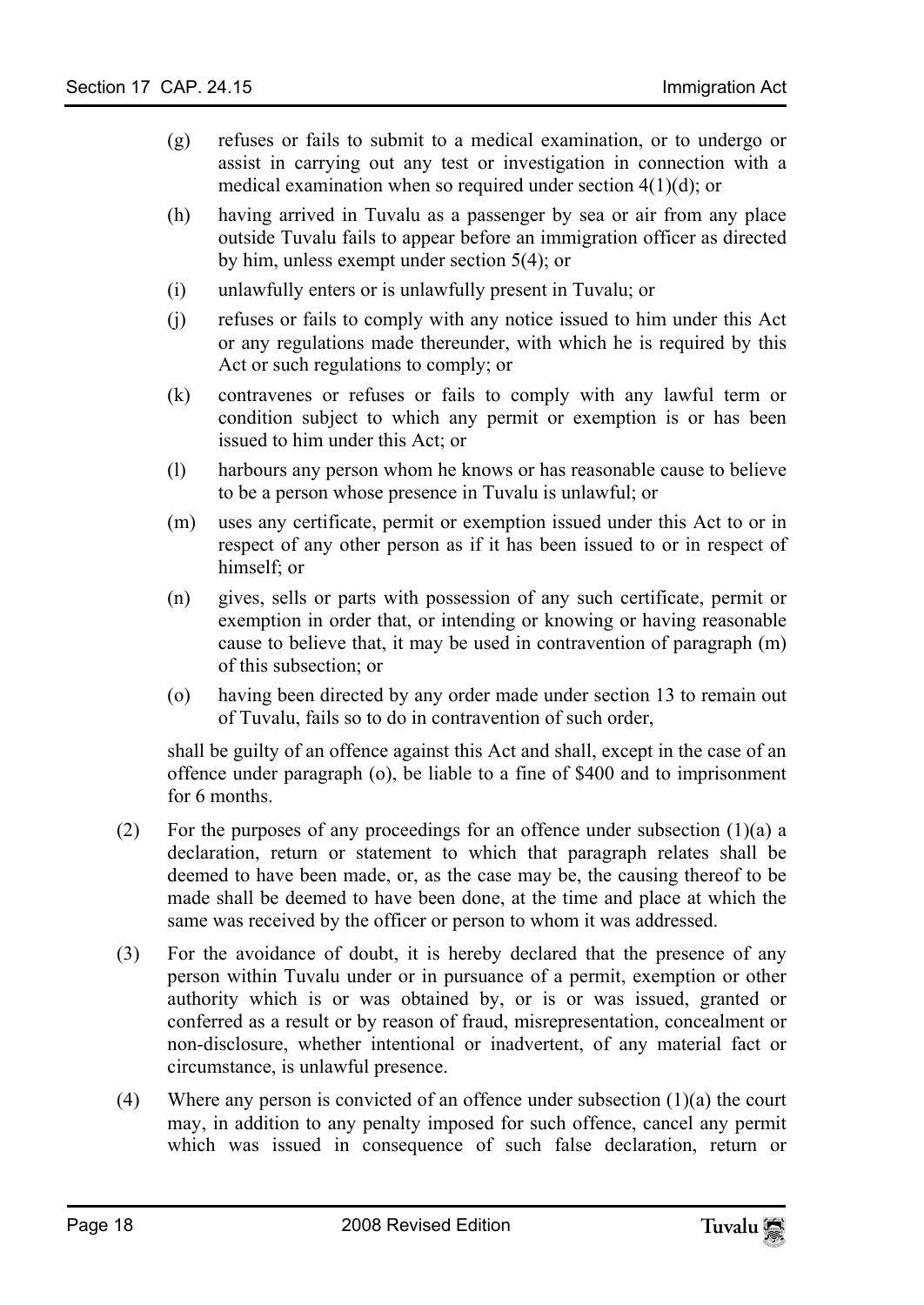statement, or the use of any forged or unlawfully altered certificate, document, passport, visa, entry or endorsement as is mentioned in that paragraph.

- (5) Where any person is convicted of an offence under subsection  $(1)(k)$  the court shall, in addition to any penalty imposed for such an offence, cancel the permit or exemption in respect of which the offence was committed.
- (6) Any person who is convicted of an offence under subsection  $(1)(o)$  shall be liable to a fine of \$2000 and to imprisonment for 3 years.
- (7) Where any prohibited immigrant enters Tuvalu on or from any ship, whether or not with the knowledge of the owner or master or of any agent thereof, such owner and master and such agent shall each be guilty of an offence and shall be liable to a fine of \$400 and the ship may, by order of the court, be detained until provision has been made by the owner or master or agent, as the case may be, to the satisfaction of an immigration officer for the conveyance out of Tuvalu of such prohibited immigrant:

Provided that this subsection shall not apply in any case where the prohibited immigrant is at the time of entry in possession of a permit purporting to authorise him to enter Tuvalu, and to be issued under this Act.

- (8) Where any fine is imposed under this Act upon any owner, agent or master of any ship, such ship may, by order of the court, be detained until such fine has been paid and it shall be lawful for the court when imposing any such fine to order execution against such ship in satisfaction of such fine.
- (9) In any proceedings for an offence under this section a person shall be deemed to know the contents of any declaration, return or statement which he has signed or marked, whether he has read such declaration, return or statement or not, if he knows the nature of the document.

#### **18 Power to make regulations**

The Minister may make regulations for all or any of the following matters —

- (a) the procedure to be followed by persons applying for permits to enter Tuvalu, the particulars or documents to be supplied by them, and the persons through whom applications may be made;
- (b) the forms to be used for the purposes of the Act, and the stamps to be used by immigration officers;
- (c) the amount of the security which the Principal Immigration Officer may require to be furnished by persons entering Tuvalu;
- (d) further terms and conditions upon which permits may be issued;
- (e) the procedure to be followed by persons entering Tuvalu;
- (f) the fees to be charged for anything done, and for any permit, exemption or document issued, granted, renewed, extended or replaced under this Act; and
- (g) generally, the carrying into effect of the provisions of this Act.